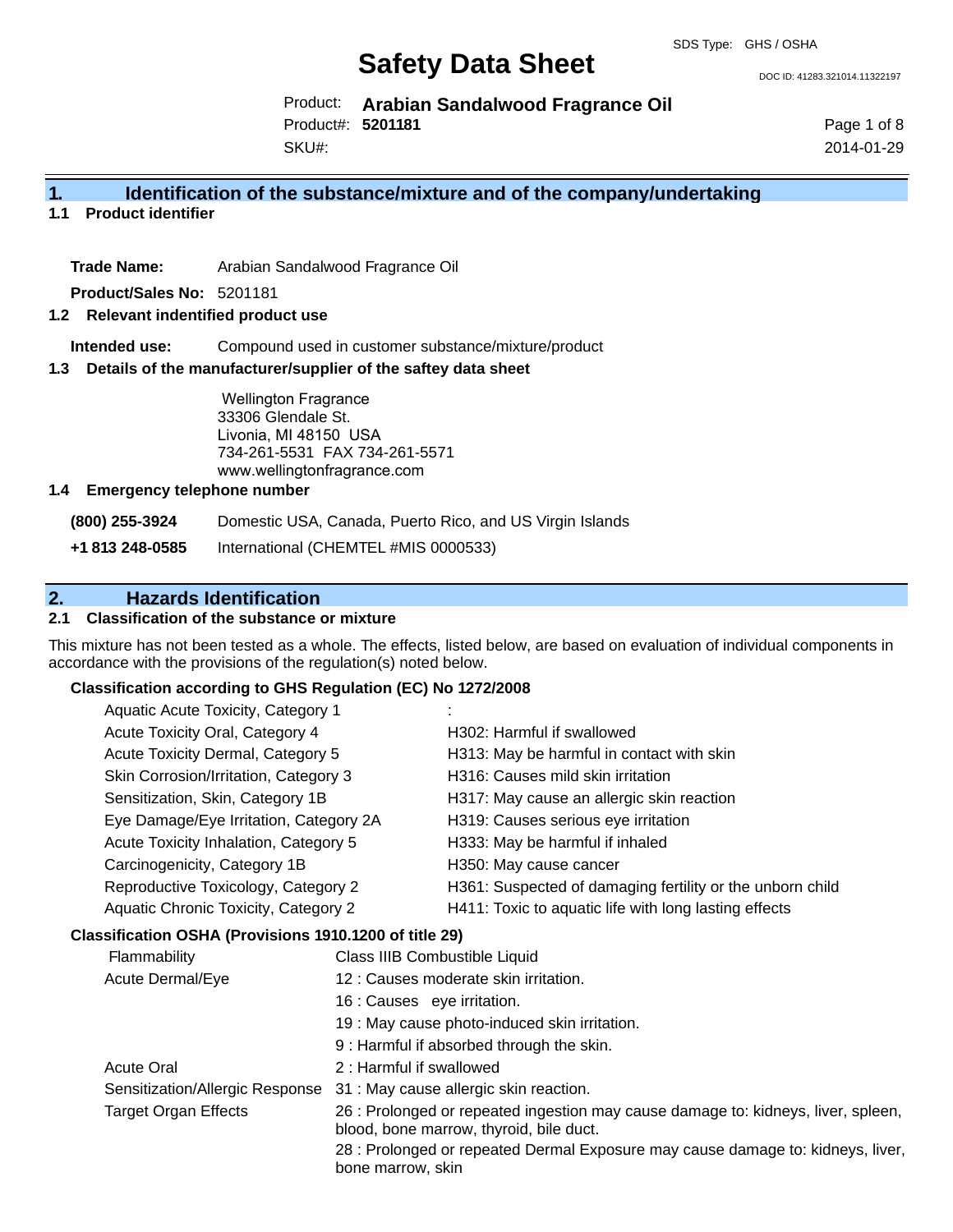DOC ID: 41283.321014.11322197

## Product: **Arabian Sandalwood Fragrance Oil** SKU#: Product#: **5201181**

Page 2 of 8 2014-01-29

Carcinogenicity This mixture contains ingredients identified as carcinogens, at 0.1% or greater, by the following:None [X] ACGIH [ ] IARC [ ] NTP [ ] OSHA [ ]

### **2.2 Label elements**

## **Labelling (REGULATION (EC) No 1272/2008)**

**Hazard pictograms**



#### **Signal Word: Danger, Warning**

#### **Hazard statments**

| H <sub>302</sub> | Harmful if swallowed                                |
|------------------|-----------------------------------------------------|
| H313             | May be harmful in contact with skin                 |
| H316             | Causes mild skin irritation                         |
| H317             | May cause an allergic skin reaction                 |
| H319             | Causes serious eye irritation                       |
| H333             | May be harmful if inhaled                           |
| H350             | May cause cancer                                    |
| H361             | Suspected of damaging fertility or the unborn child |
| H411             | Toxic to aquatic life with long lasting effects     |

## **Precautionary Statements**

### **Prevention:**

| P201 | Obtain special instructions before use                                   |
|------|--------------------------------------------------------------------------|
| P202 | Do not handle until all safety precautions have been read and understood |
| P264 | Wash hands thoroughly after handling                                     |
| P270 | Do not eat, drink or smoke when using this product                       |
| P272 | Contaminated work clothing should not be allowed out of the workplace    |
| P273 | Avoid release to the environment                                         |
| P281 | Use personal protective equipment as required                            |

#### **Response:**

| .                    |                                                                                                                                  |
|----------------------|----------------------------------------------------------------------------------------------------------------------------------|
| $P301 + P312 + P330$ | IF SWALLOWED: Call a POISON CENTER or doctor/physician if you feel unwell Rinse<br>mouth                                         |
| $P302 + P352$        | IF ON SKIN: Wash with soap and water                                                                                             |
| $P304 + P312$        | IF INHALED: Call a POISON CENTER or doctor/physician if you feel unwell                                                          |
| $P305 + P351 + P338$ | IF IN EYES: Rinse cautiously with water for several minutes Remove contact lenses if<br>present and easy to do. continue rinsing |
| $P308 + P313$        | IF exposed or concerned: Get medical advice/attention                                                                            |
| P313                 | Get medical advice/attention                                                                                                     |
| $P333 + P313$        | If skin irritation or a rash occurs: Get medical advice/attention                                                                |
| $P337 + P313$        | If eye irritation persists: Get medical advice/attention                                                                         |
| P363                 | Wash contaminated clothing before reuse                                                                                          |
| P391                 | <b>Collect Spillage</b>                                                                                                          |
|                      |                                                                                                                                  |

### **2.3 Other Hazards**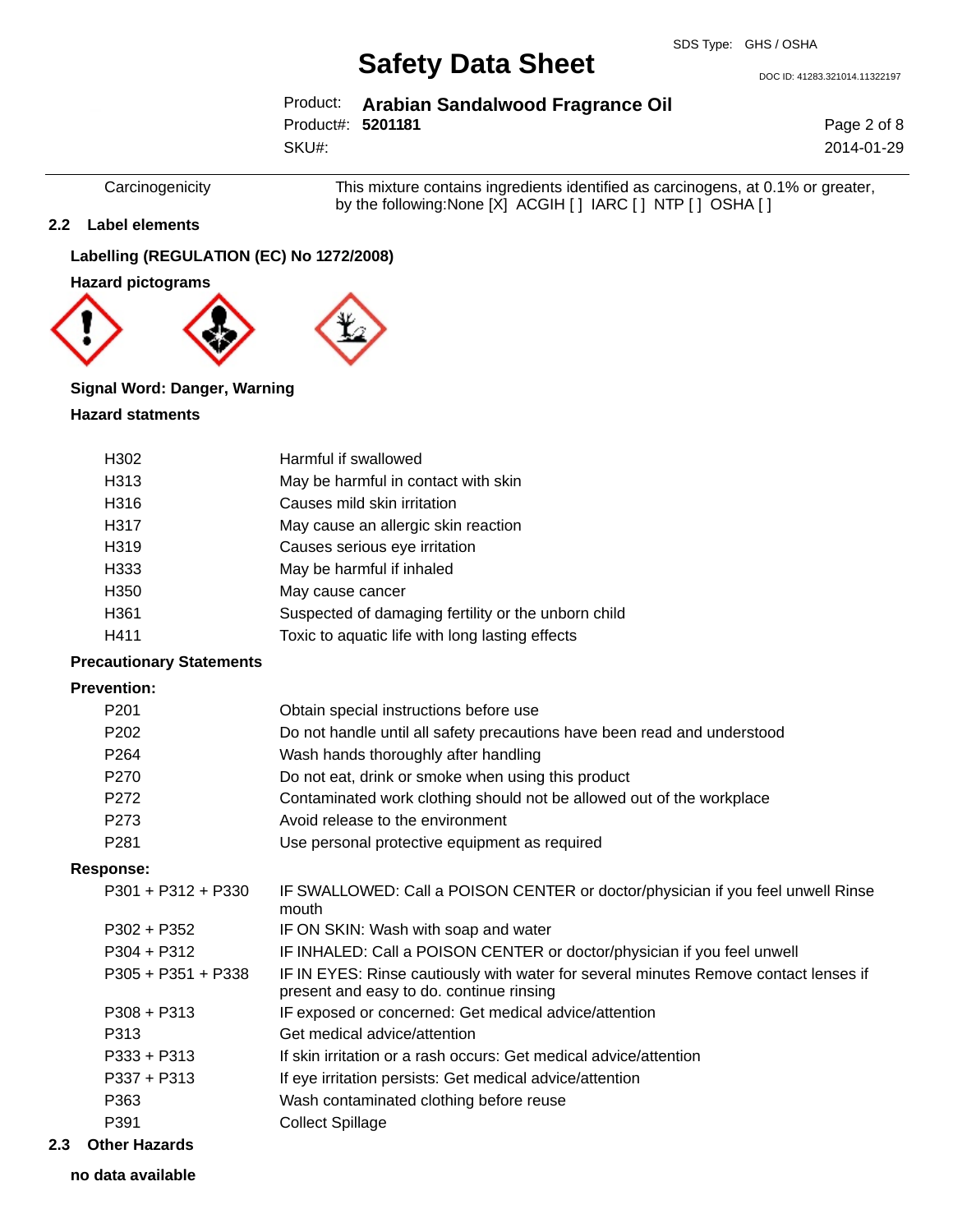DOC ID: 41283.321014.11322197

Product: **Arabian Sandalwood Fragrance Oil** SKU#: Product#: **5201181**

Page 3 of 8 2014-01-29

# **3. Composition/Information on Ingredients**

### **3.1 Mixtures**

This product is a complex mixture of ingredients, which contains among others the following substance(s), presenting a health or environmental hazard within the meaning of the UN Globally Harmonized System of Classification and Labeling of Chemicals (GHS):

| CAS#<br>Ingredient                                                          | EC#                                       | Conc.<br>Range | <b>GHS Classification</b>           | <b>OSHA Classification</b> |
|-----------------------------------------------------------------------------|-------------------------------------------|----------------|-------------------------------------|----------------------------|
| 120-51-4                                                                    | 204-402-9                                 | 70 - 80 %      | H302; H313; H411                    | 28, 3                      |
| <b>Benzyl Benzoate</b>                                                      |                                           |                |                                     |                            |
| 66068-84-6                                                                  | 266-100-3                                 | $2 - 5%$       | H315; H411                          | 11, 15                     |
|                                                                             | Isocamphenyl cyclohexanol (mixed isomers) |                |                                     |                            |
| 115-95-7                                                                    | 204-116-4                                 | $1 - 2%$       | H227; H315; H319                    |                            |
| Linalyl acetate                                                             |                                           |                |                                     |                            |
| 2050-08-0                                                                   | 218-080-2                                 | $1 - 2%$       | H302; H316; H410                    |                            |
| Amyl salicylate                                                             |                                           |                |                                     |                            |
| $60 - 12 - 8$                                                               | 200-456-2                                 | $1 - 2%$       | H302; H313; H316; H319              | 11, 15, 3                  |
| phenethyl alcohol                                                           |                                           |                |                                     |                            |
| 32388-55-9                                                                  | 251-020-3                                 | $1 - 2%$       | H316; H317; H410                    | 16, 19                     |
| Acetyl cedrene                                                              |                                           |                |                                     |                            |
| 32210-23-4                                                                  | 250-954-9                                 | $1 - 2%$       | H303; H316; H317; H411              | 11, 15                     |
|                                                                             | 4-tert-Butylcyclohexyl acetate            |                |                                     |                            |
| 118-58-1                                                                    | 204-262-9                                 | $1 - 2%$       | H303; H317; H320; H412              | 31                         |
| <b>Benzyl Salicylate</b>                                                    |                                           |                |                                     |                            |
| 127-51-5                                                                    | 204-846-3                                 | $1 - 2%$       | H315; H317; H320; H411              | 11, 15, 19, 26, 28, 31     |
| a-Isomethyl ionone                                                          |                                           |                |                                     |                            |
| 78-70-6                                                                     | 201-134-4                                 | $1 - 2%$       | H227; H303; H315; H319              | 12, 26                     |
| Linalool                                                                    |                                           |                |                                     |                            |
| $91 - 64 - 5$                                                               | 202-086-7                                 | $1 - 2%$       | H302; H317                          | 12, 15, 2, 26, 31, 9       |
| Coumarin                                                                    |                                           |                |                                     |                            |
| $81 - 14 - 1$                                                               | 201-328-9                                 | $0.1 - 1.0 %$  | H316; H351; H410                    | 11, 15                     |
| Musk ketone                                                                 |                                           |                |                                     |                            |
| 80-54-6                                                                     | 201-289-8                                 | $0.1 - 1.0 \%$ | H302; H315; H361; H411              | 11, 15, 26, 28, 3, 31, 39  |
| <b>Butylphenyl Methylpropional</b>                                          |                                           |                |                                     |                            |
| 8015-91-6                                                                   | 283-479-0                                 | $0.1 - 1.0 %$  | H227; H303; H313; H316; H319; H341; | 11, 15, 31                 |
| Cinnamomum Zeylanicum (Cinnamon Leaf $\partial M$ <sup>5</sup> , 5, 2, 4412 |                                           |                |                                     |                            |
| See Section 16 for full text of GHS classification codes                    |                                           |                |                                     |                            |

Total Hydrocarbon Content (%  $w/w$ ) = 0.75

# **4. First Aid Measures**

# **4.1 Description of first aid measures**

**Inhalation:** Remove from exposure site to fresh air and keep at rest. Obtain medical advice.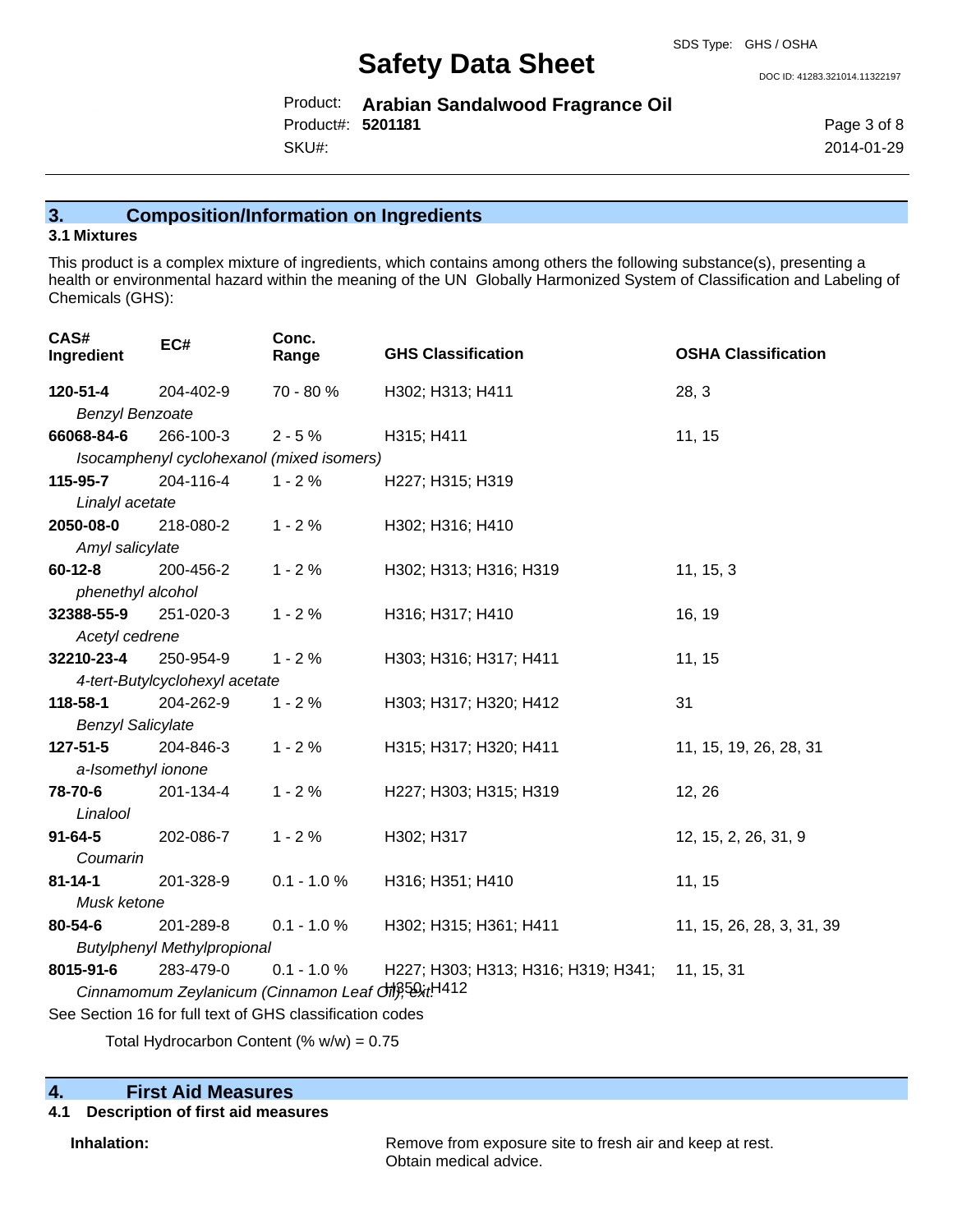DOC ID: 41283.321014.11322197

|     |                                                                            | Product:<br>Product#: 5201181<br>SKU#: | Arabian Sandalwood Fragrance Oil                                                                              | Page 4 of 8<br>2014-01-29 |
|-----|----------------------------------------------------------------------------|----------------------------------------|---------------------------------------------------------------------------------------------------------------|---------------------------|
|     | <b>Eye Exposure:</b>                                                       |                                        | Flush immediately with water for at least 15 minutes.<br>Contact physician if symptoms persist.               |                           |
|     | <b>Skin Exposure:</b>                                                      |                                        | Remove contaminated clothes. Wash thoroughly with water (and soap).<br>Contact physician if symptoms persist. |                           |
| 4.2 | Ingestion:<br>Most important symptoms and effects, both acute and delayed  |                                        | Rinse mouth with water and obtain medical advice.                                                             |                           |
|     | <b>Symptoms:</b>                                                           |                                        | no data available                                                                                             |                           |
|     | Risks:                                                                     |                                        | Refer to Section 2.2 "Hazard Statements"                                                                      |                           |
| 4.3 | Indication of any immediate medical attention and special treatment needed |                                        |                                                                                                               |                           |
|     | <b>Treatment:</b>                                                          |                                        | Refer to Section 2.2 "Response"                                                                               |                           |
| 5.  | <b>Fire-Fighting measures</b>                                              |                                        |                                                                                                               |                           |
| 5.1 | <b>Extinguishing media</b>                                                 |                                        |                                                                                                               |                           |
|     | Suitable:                                                                  |                                        | Carbon dioxide (CO2), Dry chemical, Foam                                                                      |                           |
|     | Unsuitable<br>Do not use a direct water jet on burning material            |                                        |                                                                                                               |                           |
|     | 5.2 Special hazards arising from the substance or mixture                  |                                        |                                                                                                               |                           |
| 5.3 | <b>During fire fighting:</b><br><b>Advice for firefighters</b>             |                                        | Water may be ineffective                                                                                      |                           |
|     | <b>Further information:</b>                                                |                                        | Standard procedure for chemical fires                                                                         |                           |

## **6. Accidental Release Measures**

#### **6.1 Personal precautions, protective equipment and emergency procedures**

Avoid inhalation and contact with skin and eyes. A self-contained breathing apparatus is recommended in case of a major spill.

#### **6.2 Environmental precautions**

Keep away from drains, soil, and surface and groundwater.

#### **6.3 Methods and materials for containment and cleaning up**

Clean up spillage promptly. Remove ignition sources. Provide adequate ventilation. Avoid excessive inhalation of vapors. Gross spillages should be contained by use of sand or inert powder and disposed of according to the local regulations.

#### **6.4 Reference to other sections**

Not Applicable

# **7. Handling and Storage**

## **7.1 Precautions for safe handling**

Apply according to good manufacturing and industrial hygiene practices with proper ventilation. Do not drink, eat or smoke while handling. Respect good personal hygiene.

#### **7.2 Conditions for safe storage, including any incompatibilities**

Store in a cool, dry and ventilated area away from heat sources and protected from light in tightly closed original container. Avoid plastic and uncoated metal container. Keep air contact to a minimum.

#### **7.3 Specific end uses**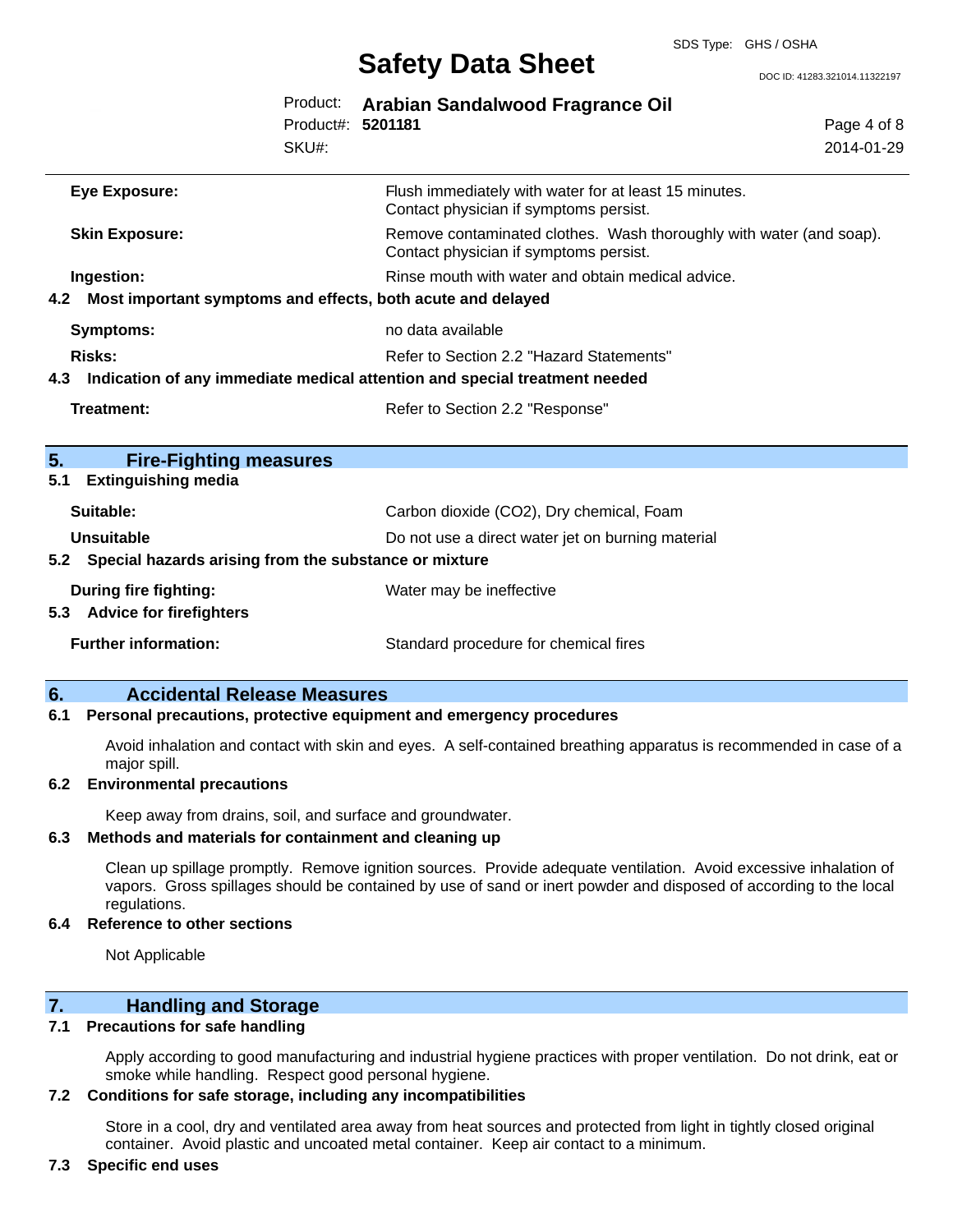DOC ID: 41283.321014.11322197

Product: **Arabian Sandalwood Fragrance Oil** SKU#: Product#: **5201181**

Page 5 of 8 2014-01-29

No information available

| 8 <sub>1</sub>                                                                                                        | <b>Exposure Controls/Personal Protection</b>                                                                                             |  |  |  |
|-----------------------------------------------------------------------------------------------------------------------|------------------------------------------------------------------------------------------------------------------------------------------|--|--|--|
| 8.1 Control parameters                                                                                                |                                                                                                                                          |  |  |  |
| <b>Exposure Limits:</b>                                                                                               | Contains no substances with occupational exposure limit values                                                                           |  |  |  |
| <b>Engineering Controls:</b><br>Use local exhaust as needed.<br>8.2 Exposure controls - Personal protective equipment |                                                                                                                                          |  |  |  |
| Eye protection:                                                                                                       | Tightly sealed goggles, face shield, or safety glasses with brow guards and side shields, etc.<br>as may be appropriate for the exposure |  |  |  |
| <b>Respiratory protection:</b>                                                                                        | Avoid excessive inhalation of concentrated vapors. Apply local ventilation where appropriate.                                            |  |  |  |
| <b>Skin protection:</b>                                                                                               | Avoid Skin contact. Use chemically resistant gloves as needed.                                                                           |  |  |  |

# **9. Physical and Chemical Properties**

# **9.1 Information on basic physical and chemical properties**

| Appearance:                  | Conforms to Standard        |
|------------------------------|-----------------------------|
| Odor:                        | Conforms to Standard        |
| Color:                       | Pale Yellow to Amber Yellow |
| <b>Viscosity:</b>            | Liquid                      |
| <b>Freezing Point:</b>       | Not determined              |
| <b>Boiling Point:</b>        | Not determined              |
| <b>Melting Point:</b>        | Not determined              |
| <b>Flashpoint:</b>           | >200 F (93.33 C)            |
| <b>Auto flammability:</b>    | Not determined              |
| <b>Explosive Properties:</b> | None Expected               |
| <b>Oxidizing properties:</b> | None Expected               |
| Vapor Pressure (mmHg@20 C):  | 0.0107                      |
| %VOC:                        | 1.2                         |
| Specific Gravity @ 25 C:     | 1.0800                      |
| Density @ 25 C:              | 1.0770                      |
| Refractive Index @ 25 C:     | 1.5490                      |
| Soluble in:                  | Oil                         |

# **10. Stability and Reactivity**

| <b>10.1 Reactivity</b>                  | None                                               |
|-----------------------------------------|----------------------------------------------------|
| <b>10.2 Chemical stability</b>          | Stable                                             |
| 10.3 Possibility of hazardous reactions | None known                                         |
| <b>10.4 Conditions to avoid</b>         | None known                                         |
| 10.5 Incompatible materials             | Strong oxidizing agents, strong acids, and alkalis |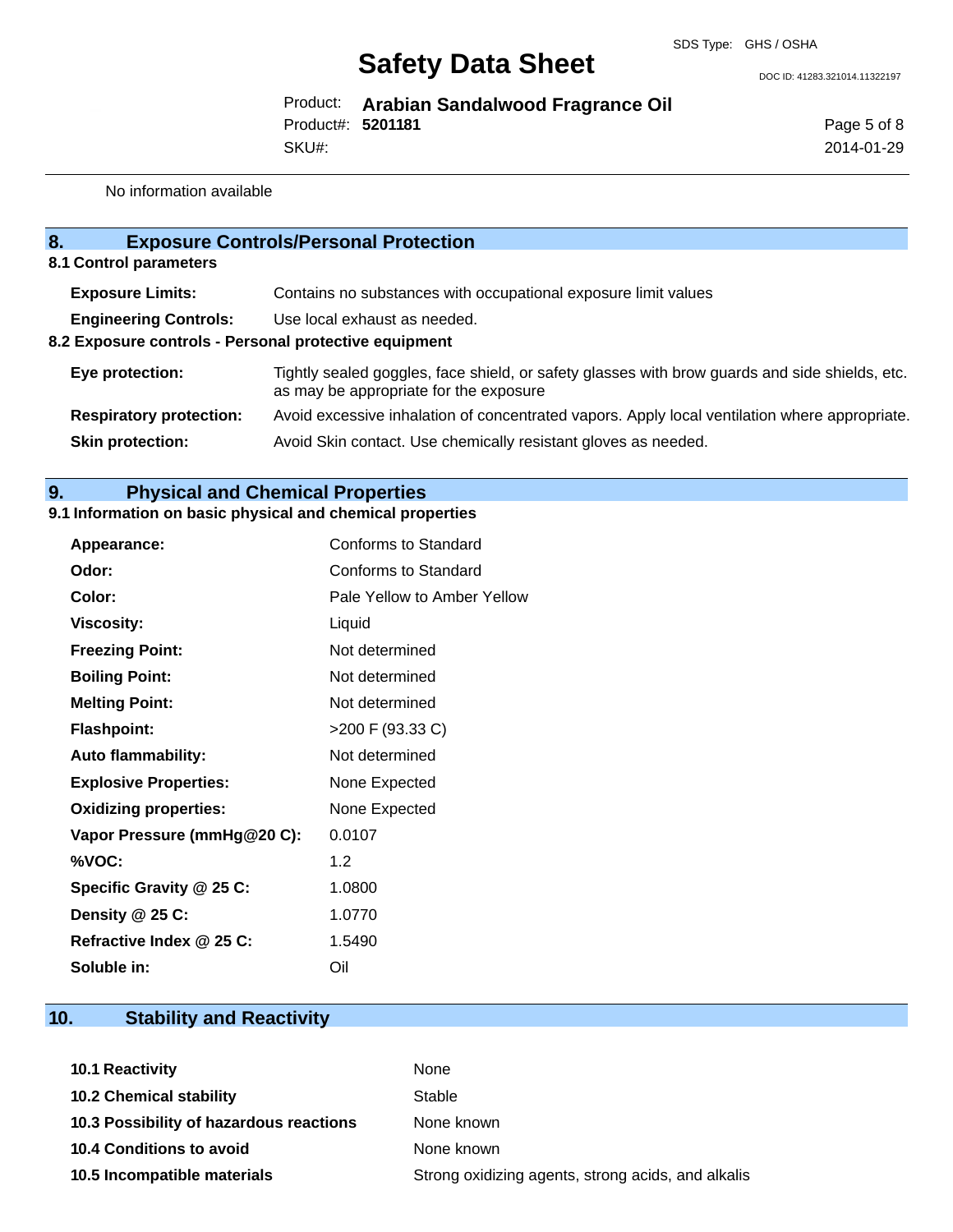DOC ID: 41283.321014.11322197

Product: **Arabian Sandalwood Fragrance Oil** SKU#: Product#: **5201181**

Page 6 of 8 2014-01-29

#### **10.6 Hazardous decomposition products** None known

| <b>Toxicological Information</b><br>11.            |                                                          |
|----------------------------------------------------|----------------------------------------------------------|
| <b>11.1 Toxicological Effects</b>                  |                                                          |
| <b>Acute toxicity - Oral</b>                       | (LD50: 1,696.43) Harmful if swallowed                    |
| <b>Acute toxicity - Dermal</b>                     | (LD50: 3,420.12) May be harmful in contact with skin     |
| <b>Acute toxicity - Inhalation</b>                 | (LC50: 155.42) May be harmful if inhaled                 |
| <b>Skin corrosion / irritation</b>                 | Causes mild skin irritation                              |
| Serious eye damage / irritation                    | Causes serious eye irritation                            |
| <b>Respiratory sensitization</b>                   | Not classified - the classification criteria are not met |
| <b>Skin sensitization</b>                          | May cause an allergic skin reaction                      |
| <b>Germ cell mutagenicity</b>                      | Not classified - the classification criteria are not met |
| Carcinogenicity                                    | May cause cancer                                         |
| <b>Reproductive toxicity</b>                       | Suspected of damaging fertility or the unborn child      |
| Specific target organ toxicity - single exposure   | Not classified - the classification criteria are not met |
| Specific target organ toxicity - repeated exposure | Not classified - the classification criteria are not met |
| <b>Aspiration hazard</b>                           | Not classified - the classification criteria are not met |

## **12. Ecological Information**

**12.1 Toxicity**

| <b>Acute acquatic toxicity</b>     |                                                 |
|------------------------------------|-------------------------------------------------|
| <b>Chronic acquatic toxicity</b>   | Toxic to aquatic life with long lasting effects |
| <b>Toxicity Data on soil</b>       | no data available                               |
| <b>Toxicity on other organisms</b> | no data available                               |
|                                    |                                                 |
| 12.2 Persistence and degradability | no data available                               |
| 12.3 Bioaccumulative potential     | no data available                               |
| 12.4 Mobility in soil              | no data available                               |
| 12.5 Other adverse effects         | no data available                               |
|                                    |                                                 |

# **13. Disposal Conditions**

### **13.1 Waste treatment methods**

Do not allow product to reach sewage systems. Dispose of in accordance with all local and national regulations. Send to a licensed waste management company.The product should not be allowed to enter drains, water courses or the soil. Do not contaminate ponds, waterways or ditches with chemical or used container.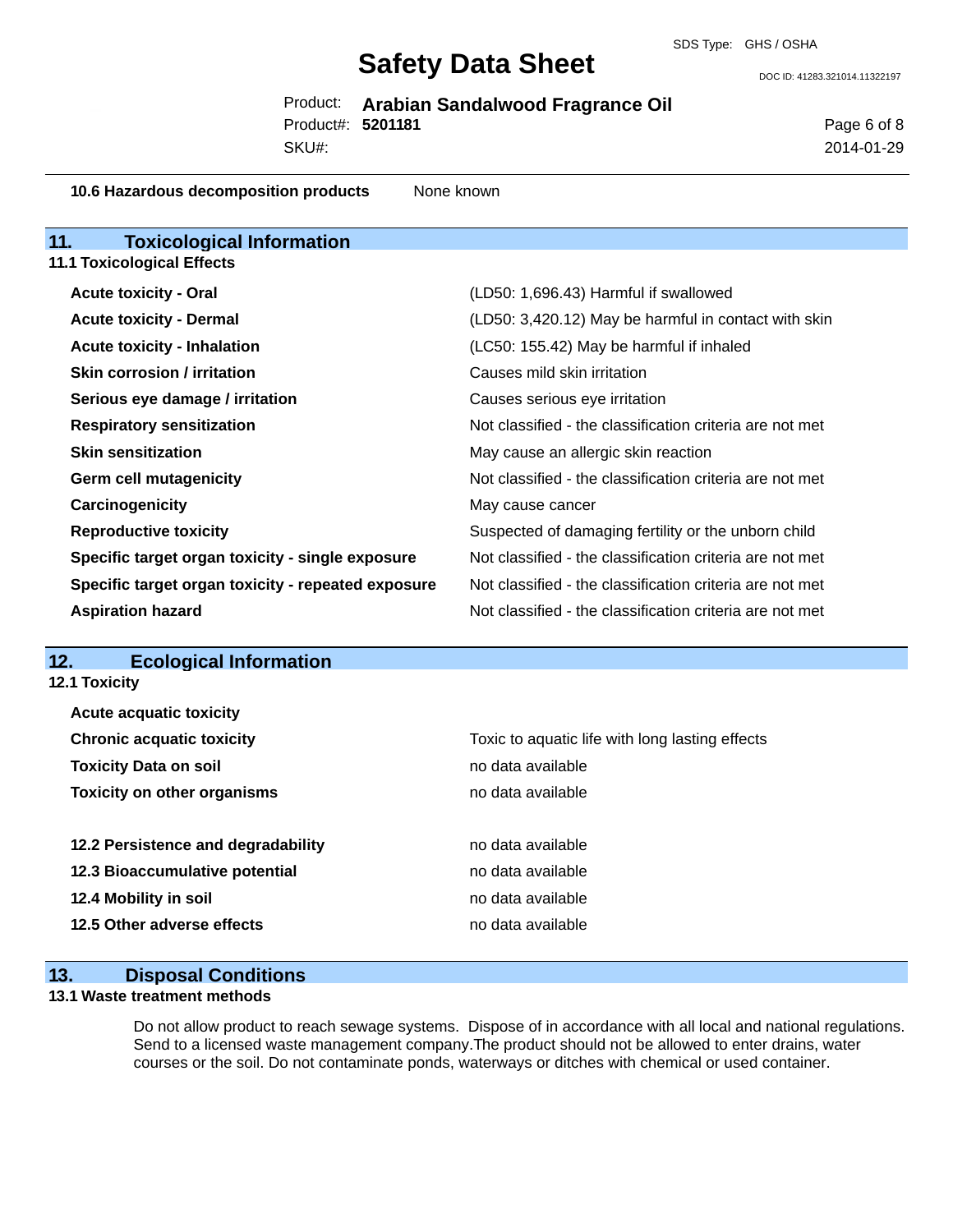DOC ID: 41283.321014.11322197

|                   | Product: Arabian Sandalwood Fragrance Oil |
|-------------------|-------------------------------------------|
| Product#: 5201181 |                                           |
| SKU#:             |                                           |

2014-01-29

### **14. Transport Information**

| <b>Regulator</b><br>U.S. DOT (Non-Bulk)<br><b>Chemicals NOI</b><br><b>ADR/RID (International Road/Rail)</b> | <b>Class</b> | <b>Pack Group</b><br>Not Regulated - Not Dangerous Goods | <b>Sub Risk</b> | UN-nr.                                                                                                          |        |  |  |
|-------------------------------------------------------------------------------------------------------------|--------------|----------------------------------------------------------|-----------------|-----------------------------------------------------------------------------------------------------------------|--------|--|--|
| <b>Environmentally Hazardous</b><br>Liquid, n.o.s.<br><b>IATA (Air Cargo)</b>                               | Substance,   | 9                                                        | Ш               |                                                                                                                 | UN3082 |  |  |
| <b>Environmentally Hazardous</b><br>Liquid, n.o.s.<br>IMDG (Sea)                                            | Substance,   | 9                                                        | Ш               |                                                                                                                 | UN3082 |  |  |
| <b>Environmentally Hazardous</b><br>Liquid, n.o.s.                                                          | Substance,   | 9                                                        | $\mathbf{III}$  |                                                                                                                 | UN3082 |  |  |
| 15.<br><b>Regulatory Information</b>                                                                        |              |                                                          |                 |                                                                                                                 |        |  |  |
| <b>U.S. Federal Regulations:</b>                                                                            |              |                                                          |                 |                                                                                                                 |        |  |  |
| <b>TSCA (Toxic Substance Control Act):</b><br>40 CFR(EPCRA, SARA, CERCLA and CAA)                           |              |                                                          |                 | All components of the substance/mixture are listed or exempt<br>This product contains NO components of concern. |        |  |  |

**U.S. State Regulations:**

| <b>California Proposition 65 Warning</b> |                                    |                             | This product contains the following components: |  |  |  |
|------------------------------------------|------------------------------------|-----------------------------|-------------------------------------------------|--|--|--|
| 94-59-7                                  |                                    | $202 - 345 - 4 \leq 12$ ppm | Safrole (NFS)                                   |  |  |  |
| 93-15-2                                  | $202 - 223 - 0 \leq 5 \text{ ppm}$ |                             | Methyl eugenol (NFS)                            |  |  |  |
| Canadian Regulations:                    |                                    |                             |                                                 |  |  |  |

**DSL / NDSL** 100.00% of the components are listed or exempt.

## **16. Other Information**

#### **GHS H-Statements referred to under section 3**

- 
- 
- 
- H317 : May cause an allergic skin reaction H319 : Causes serious eve irritation
- 
- 
- H361 : Suspected of damaging fertility or the unborn child H410 : Very toxic to aquatic life with long lasting effects
- 

## **Total Fractional Values**

- 
- 
- 
- 
- H227 : Combustible liquid **H302** : Harmful if swallowed
- H303 : May be harmful if swallowed **H313** : May be harmful in contact with skin
- H315 : Causes skin irritation et al. (a) H316 : Causes mild skin irritation
	-
- H320 : Causes eye irritation **H341** : Suspected of causing genetic defects
- H350 : May cause cancer H351 : Suspected of causing cancer
	-
- H411 : Toxic to aquatic life with long lasting effects H412 : Harmful to aquatic life with long lasting effects
- (TFV) Risk (TFV) Risk
- (3.25) Aquatic Acute Toxicity, Category 1 (2.05) Skin Corrosion/Irritation, Category 3
- (1.30) Sensitization, Skin, Category 1B (1.26) Eye Damage/Eye Irritation, Category 2A
- (1.00) Carcinogenicity, Category 1B (2.50) Reproductive Toxicology, Category 2

Page 7 of 8